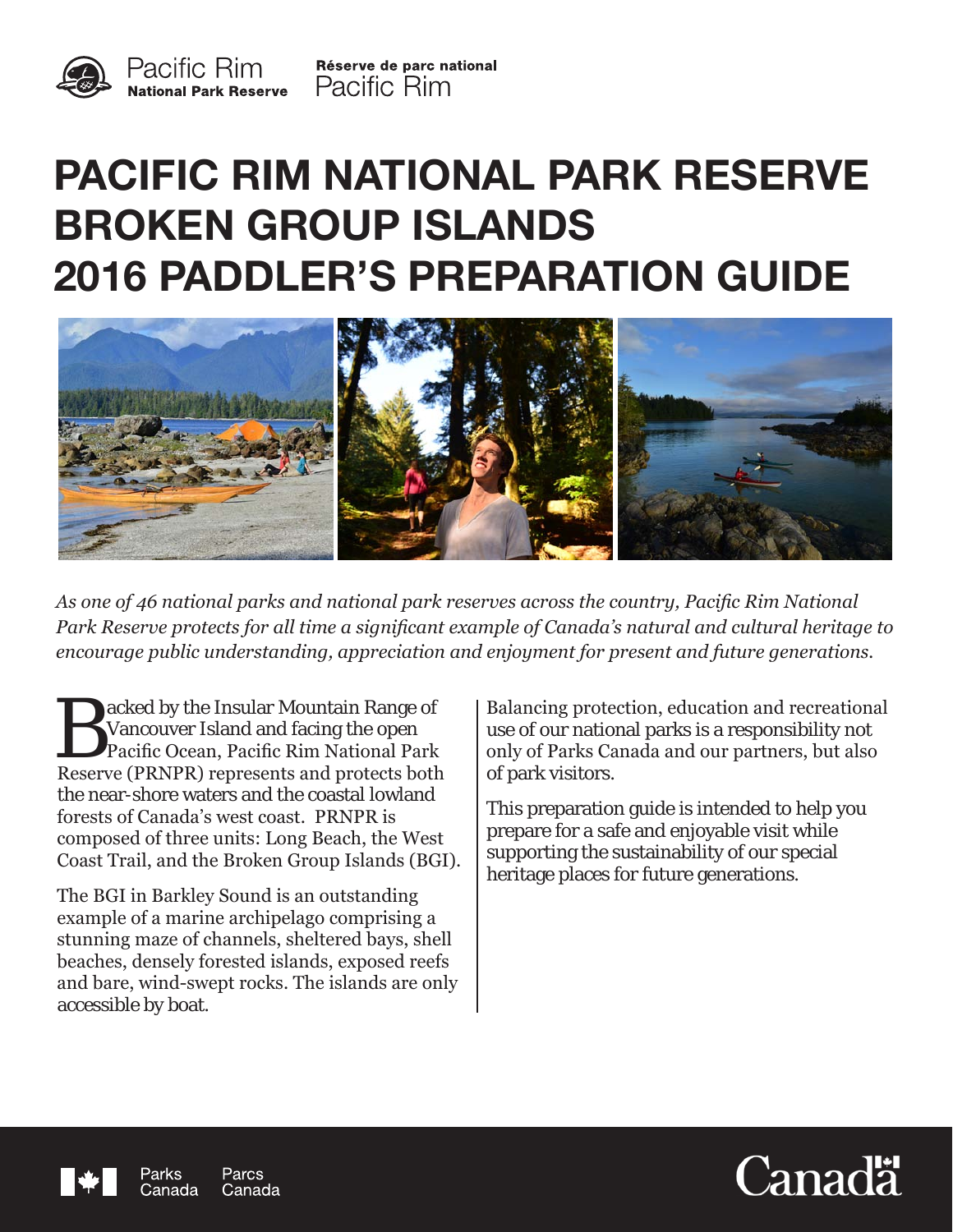

# **FIRST NATIONS**

The traditional territories of the Nuu-chah-nulth First Nations encompass the Broken Group Islands. The islands contain many sites of spiritual and cultural significance for the Tseshaht and Hupacasath First Nations. Disturbing, destroying or

removing natural and cultural artifacts is strictly prohibited without prior written permission or licences. This regulation is strickly enforced: carry all licences with you.

There are First Nation reserve lands on Effingham, Nettle, and Keith Islands. Day visitors are welcome at Keith Island. Written permission from the appropriate First Nation is required prior to landing on Effingham and Nettle reserve lands. Boaters are asked to refrain from tying up to the reserve wharf on the south-east side of Nettle Island.

# **CLIMATIC INFLUENCE**

The BGI enjoys a moderate maritime climate of cool foggy summers and mild wet winters with an average annual precipitation of 330 centimeters (130 inches). This climate encourages an abundance of life both in the water and on the land. No other temperate region on earth has a more bountiful, diverse, intertidal zone than North America's nutrient-rich Pacific coast. The mild climate also encourages the lush growth of temperate rainforest dominated by coniferous tree species such as Sitka spruce, western hemlock and western redcedar.

# **PREPARATION INFORMATION**

Is your party ready for a trip to the BGI? Long known as the "Graveyard of the Pacific", this area abounds with potential hazards. Though marine navigation techniques and tools have improved

since the title was bestowed, the area's hazards remain. Trip preparation is a crucial element of any visit to the BGI. Your ability to recognize and evaluate hazards is key to determining the risk you and your group are taking. To have a safe experience, your party's knowledge, skills and equipment must meet or exceed the challenges of this environment.

### **You and your group should be able to:**

- plot a course by chart and compass;
- pilot your vessel(s) safely in fog;
- read weather patterns and signs, obtain and interpret up-to-date marine weather forecast;
- assess water hazards that vary with tide, sea state and weather;
- interpret tide tables;
- competently handle your boat if caught in adverse conditions (some crossings may take 3 or more hours);
- perform a group rescue and self-rescue;
- camp in prolonged windy and rainy conditions;
- call for help; and
- administer first aid.

# **CUSTODIAL GROUPS**

Groups that are affiliated with an institution, and have at least one person below the age of majority who is not accompanied by his/her parent or guardian, have special considerations when kayaking and/or canoeing in Pacific Rim's marine waters. These groups are required to obtain in advance, and carry with them, an activity permit issued by Pacific Rim National Park Reserve.

Please contact the park reserve staff prior to arrival for information and appropriate permits.

# **PARKS CANADA PRESENCE**

The BGI is patrolled by the Tseshaht Beachkeepers throughout the summer months to maintain camping areas, provide information and interpretation services, check permits, and assist Parks Canada staff in a variety of ways.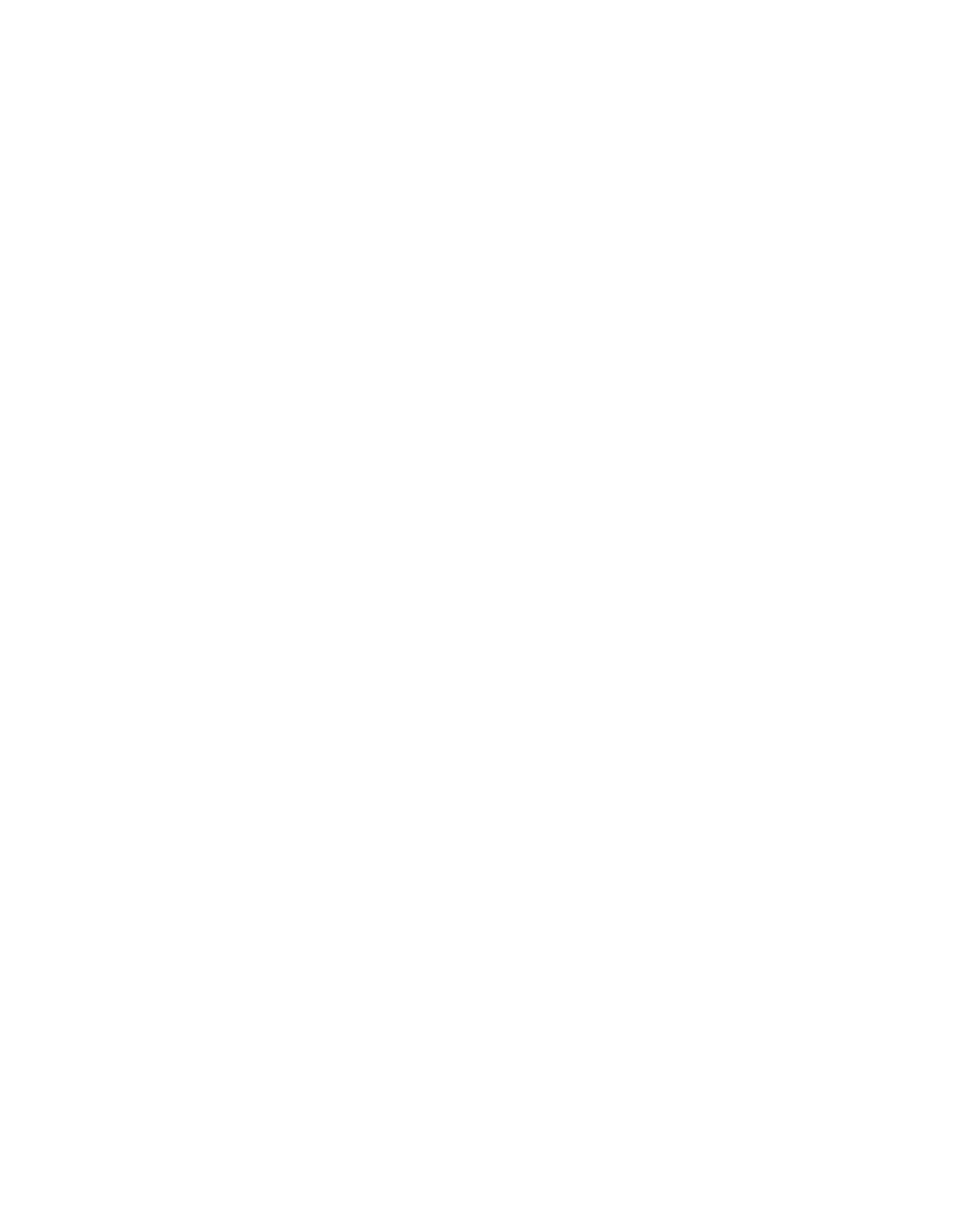# **LIVING WITH WILDLIFE**

Viewing wildlife while in the BGI is exciting. Please remember that you have responsibilities as well as opportunities when you encounter wildlife.

#### **Bare Campsite Program:** *leave no food items or other attractants, such as food packaging, toothpaste, soap, dish rags/ scrubbers and pots/pans unattended.*

Scavenging animals such as crows, deer, rodents, raccoons and even wolves are efficient and creative scavengers. *Secure food and other attractants in tightly closed containers when not in immediate use.*

**Black bears, wolves and cougars are in the BGI.** To avoid a dangerous encounter with wildlife *stay alert and watch for signs of recent activity*. Keep these points in mind:

- Keep children close to you.
- If you encounter a predator, face the animal and retreat slowly, giving them an avenue of escape.
- Do not run or play dead.
- If the animal does not leave or approaches, try to scare it away by appearing big and aggressive: shout, wave a stick/paddle or throw rocks.
- In the unlikely event of an attack fight back; target the eyes and nose.

**Sea lions, seals and whales are frequently sighted.** There are established guidelines for viewing marine wildlife, these guidelines require boaters, including kayakers, to keep a minimum distance from all marine wildlife. For federal guidelines referring to marine mammal viewing, contact the Department of Fisheries and Oceans (DFO) (see contact section).

*Note: sea lions are known to carry a disease called leptospirosis that can be transferred to humans. Accordingly, never touch a marine mammal, dead or alive.*

# **MARINE HARVESTING IN PRNPR**

Are you thinking of catching or harvesting finfish, shellfish or other marine creatures? *Please note that the national park reserve is a voluntary no-harvest zone.* The national park reserve was established to protect the diversity of life in this area for present and future generations. With your help, Parks Canada can protect both the marine and the terrestrial environment.

Harvest limits are reduced within PRNPR. If you are harvesting you must carry the appropriate licenses (Tidal Waters Sports Fishing Licence) and follow the DFO regulations and closures.

As of August 14th, 2002, DFO permanently closed a large section of the BGI to fin-fishing. This area is now a Rockfish Conservation Area (RCA). Consult DFO for details of this closure.

**Naturally occurring toxins** such as Paralytic Shellfish Poisoning (PSP) - or "red tide" - have been found in the shellfish in Barkley Sound (e.g. clams, oysters and scallops). When humans consume contaminated shellfish, symptoms can vary from a mild tingling of the lips and tongue, to paralysis and death. Shellfish harvest openings and closures are based on rigorous monitoring procedures by DFO (see contact section).

**Boating near caves and cliffs** impacts nesting seabirds and is hazardous. Stay well away from these features. Regulations prohibit entry into caves.

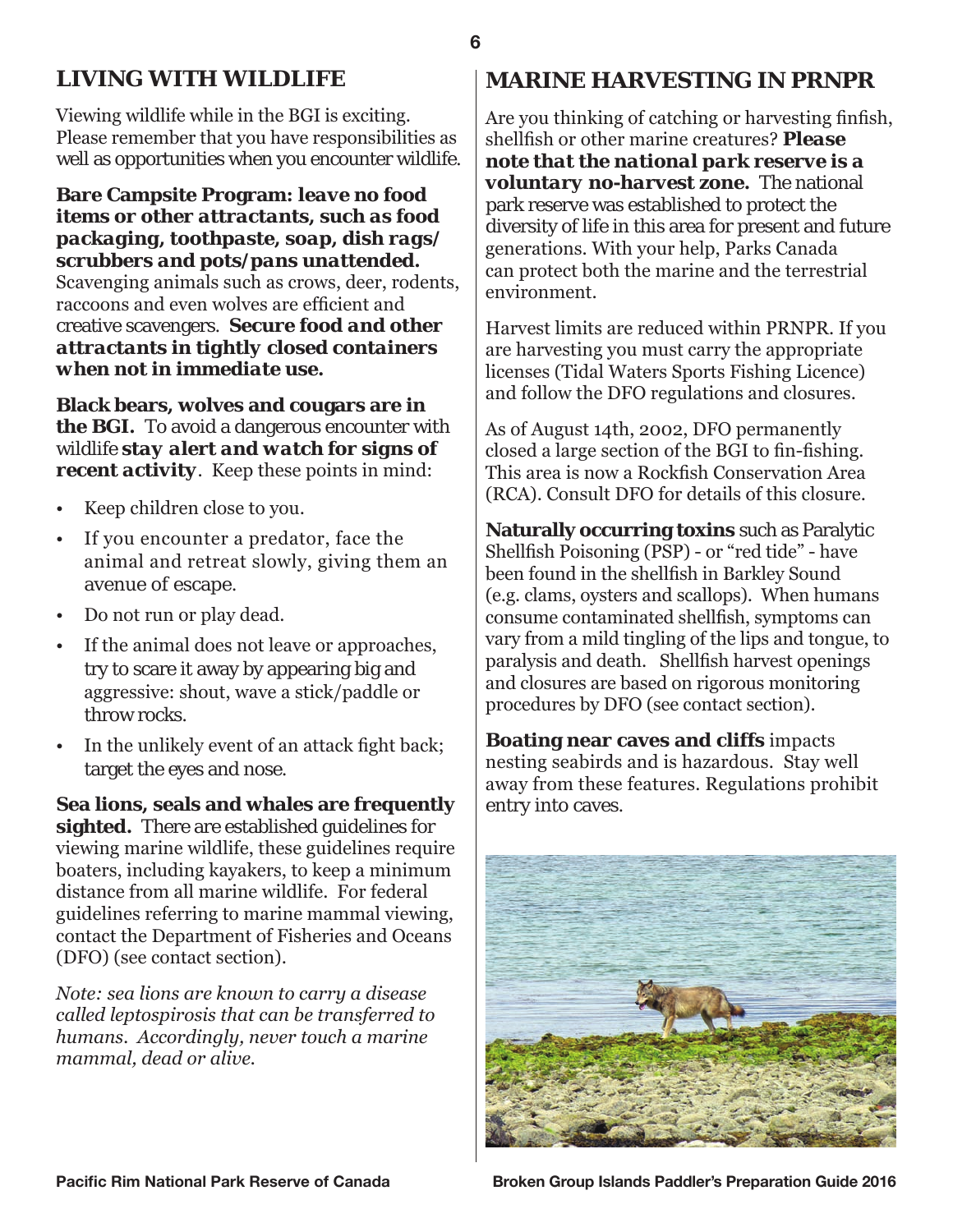



# **TRIP PLAN**

File a trip plan before you leave for the backcountry, with a reliable person and upon completion of your trip, inform your contact that you are out of the backcountry.

#### **A trip plan should be in writing and include:**

- The number of people in your group;
- Trip length in days;
- Arrival and departure times and dates;
- Specific route plans;
- Camping plans;
- Tent: number, make/model/colour of tent;
- If applicable, vehicle licence #, make/model/ colour and location;
- If applicable, the make and colour of each vessel.

# **EQUIPMENT**

#### **Regulated equipment:**

See Canada Coast Guard *Safe Boating Guide* or contact *Office of Boating Safety* for equipment that must be carried on board your vessel.

### **Recommended equipment:**

- Hyrdographic (nautical) charts #3670 and #3671 and a waterproof chart bag
- Canadian Tide and Current Tables (refer to Tofino tables)
- GPS with chart plotter and tide table
- Watch
- Licenced marine VHF Radio
- Compass
- Cellular phone (check with your carrier for coverage)
- First aid kit
- Survival kit (e.g. waterproof matches, knife, emergency food, flares and blanket)
- Equipment repair kit
- Personal Flotation Device (PFD) and whistle
- Self-rescue aids, paddle floats, towlines
- Paddling gloves, hat
- Wetsuit
- Potable water
- Stove, fuel and cooking kit
- Food
- Knife
- Rope, shock cords
- Tent with waterproof fly and floor
- Sleeping bag and insulation pad
- Waterproof bags
- Flashlight
- Toiletries (hand sanitizer, sun- and lip-screens)
- Sunglasses
- Airtight container for garbage
- Toilet paper
- Camera
- Spare paddle
- Air horn (for scaring wildlife away)
- Pepper spray
- Clothing; choose materials that maintain warmth when wet, dry quickly, can be layered (wool or polypropylene)
- Durable rain gear (test it beforehand)
- Warm hat and gloves
- Footwear
- Towels